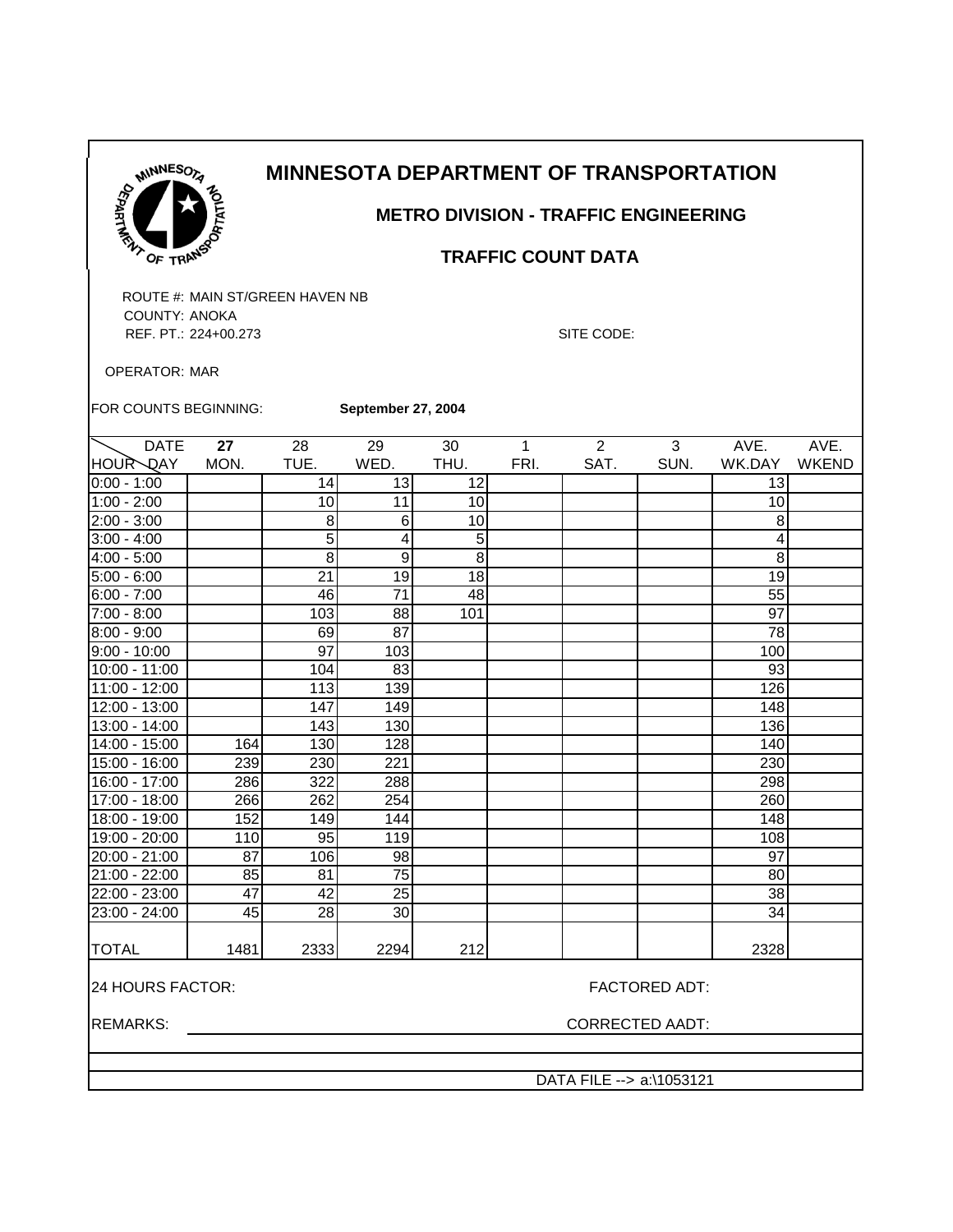

 **METRO DIVISION - TRAFFIC ENGINEERING**

#### **TRAFFIC COUNT DATA**

ROUTE #: TH 10 EXIT RAMP WB COUNTY: ANOKA REF. PT.: 224+00.273 SITE CODE:

OPERATOR: MAR

FOR COUNTS BEGINNING:

**September 27, 2004**

| <b>DATE</b>                              | 27                     | 28              | 29               | 30              | 1    | $\overline{2}$           | 3    | AVE.            | AVE.         |
|------------------------------------------|------------------------|-----------------|------------------|-----------------|------|--------------------------|------|-----------------|--------------|
| <b>HOUR QAY</b>                          | MON.                   | TUE.            | WED.             | THU.            | FRI. | SAT.                     | SUN. | WK.DAY          | <b>WKEND</b> |
| $0:00 - 1:00$                            |                        | 3               | $\boldsymbol{2}$ | $\overline{c}$  |      |                          |      | 2               |              |
| $1:00 - 2:00$                            |                        | 3               | $\pmb{0}$        | 0               |      |                          |      | 1               |              |
| 2:00 - 3:00                              |                        | 1               | $\pmb{0}$        | 1               |      |                          |      | $\mathbf 0$     |              |
| $3:00 - 4:00$                            |                        | $\mathbf 0$     | $\pmb{0}$        | 0               |      |                          |      | 0               |              |
| 4:00 - 5:00                              |                        | $\overline{2}$  | $\overline{2}$   | $\overline{5}$  |      |                          |      | $\overline{3}$  |              |
| $5:00 - 6:00$                            |                        | 8               | $\,8\,$          | 8               |      |                          |      | 8               |              |
| $6:00 - 7:00$                            |                        | 17              | $\overline{26}$  | 14              |      |                          |      | 19              |              |
| 7:00 - 8:00                              |                        | 28              | $\overline{23}$  | $\overline{28}$ |      |                          |      | 26              |              |
| 8:00 - 9:00                              |                        | 30              | 21               | 24              |      |                          |      | 25              |              |
| $9:00 - 10:00$                           |                        | $\overline{13}$ | $\overline{22}$  | $\overline{17}$ |      |                          |      | $\overline{17}$ |              |
| 10:00 - 11:00                            |                        | $\overline{37}$ | $\overline{37}$  |                 |      |                          |      | 37              |              |
| 11:00 - 12:00                            |                        | $\overline{33}$ | $\overline{37}$  |                 |      |                          |      | 35              |              |
| 12:00 - 13:00                            |                        | $\overline{39}$ | 49               |                 |      |                          |      | 44              |              |
| 13:00 - 14:00                            | 41                     | 47              | $\overline{77}$  |                 |      |                          |      | 55              |              |
| 14:00 - 15:00                            | 45                     | 30              | 54               |                 |      |                          |      | 43              |              |
| 15:00 - 16:00                            | $\overline{43}$        | $\overline{38}$ | $\overline{54}$  |                 |      |                          |      | 45              |              |
| 16:00 - 17:00                            | 33                     | 32              | 36               |                 |      |                          |      | 33              |              |
| 17:00 - 18:00                            | 38                     | 38              | $\overline{36}$  |                 |      |                          |      | $\overline{37}$ |              |
| 18:00 - 19:00                            | 53                     | 56              | 46               |                 |      |                          |      | 51              |              |
| 19:00 - 20:00                            | 24                     | $\overline{23}$ | $\overline{36}$  |                 |      |                          |      | 27              |              |
| 20:00 - 21:00                            | $\overline{38}$        | 23              | $\overline{27}$  |                 |      |                          |      | 29              |              |
| 21:00 - 22:00                            | $\overline{7}$         | $\overline{2}$  | 10               |                 |      |                          |      | 6               |              |
| 22:00 - 23:00                            | $\overline{5}$         | 8               | 8                |                 |      |                          |      | $\overline{7}$  |              |
| 23:00 - 24:00                            | $\overline{2}$         | $\overline{3}$  | $\overline{2}$   |                 |      |                          |      | $\overline{2}$  |              |
| <b>TOTAL</b>                             | 329                    | 514             | 613              | 99              |      |                          |      | 552             |              |
| 24 HOURS FACTOR:<br><b>FACTORED ADT:</b> |                        |                 |                  |                 |      |                          |      |                 |              |
| <b>REMARKS:</b>                          | <b>CORRECTED AADT:</b> |                 |                  |                 |      |                          |      |                 |              |
|                                          |                        |                 |                  |                 |      |                          |      |                 |              |
|                                          |                        |                 |                  |                 |      | DATA FILE --> a:\1055305 |      |                 |              |
|                                          |                        |                 |                  |                 |      |                          |      |                 |              |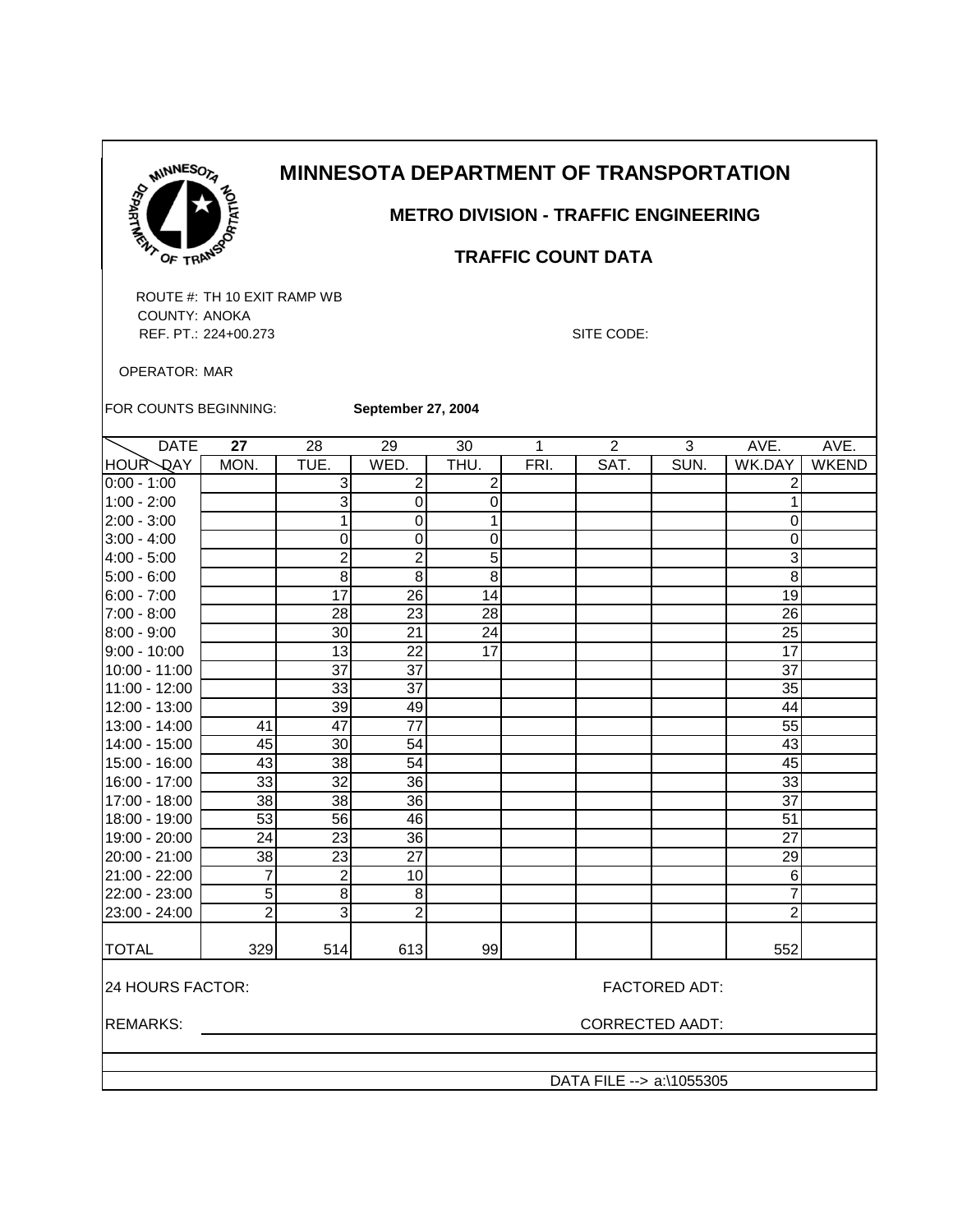| N             | ESO <sub>TA</sub> |
|---------------|-------------------|
|               |                   |
| <b>CARTNY</b> | <b>PTATION</b>    |
|               | ø<br>ANS          |

 **METRO DIVISION - TRAFFIC ENGINEERING**

 **TRAFFIC COUNT DATA**

ROUTE #: MAIN ST/GREEN HAVEN SB COUNTY: ANOKA REF. PT.: 224+00.273 SITE CODE:

OPERATOR: MAR

FOR COUNTS BEGINNING: **September 27, 2004**

| <b>DATE</b>    | 27   | 28              | 29              | 30             | 1    | $\overline{2}$ | 3    | AVE.            | AVE.         |
|----------------|------|-----------------|-----------------|----------------|------|----------------|------|-----------------|--------------|
| HOUR DAY       | MON. | TUE.            | WED.            | THU.           | FRI. | SAT.           | SUN. | WK.DAY          | <b>WKEND</b> |
| $0:00 - 1:00$  |      | 17              | 11              | 10             |      |                |      | 12              |              |
| $1:00 - 2:00$  |      | 11              | 3               | $\overline{2}$ |      |                |      | 5               |              |
| $2:00 - 3:00$  |      | 4               | 7               | 6              |      |                |      | 5               |              |
| $3:00 - 4:00$  |      | $\overline{7}$  | 3               | 9              |      |                |      | 6               |              |
| $4:00 - 5:00$  |      | 15              | 8               | 8              |      |                |      | 10              |              |
| $5:00 - 6:00$  |      | $\overline{15}$ | 18              | 14             |      |                |      | 15              |              |
| $6:00 - 7:00$  |      | $\overline{22}$ | $\overline{27}$ | 24             |      |                |      | 24              |              |
| $7:00 - 8:00$  |      | 51              | 48              | 54             |      |                |      | 51              |              |
| $8:00 - 9:00$  |      | 49              | 53              | 25             |      |                |      | 42              |              |
| $9:00 - 10:00$ |      | 37              | 45              | 51             |      |                |      | 44              |              |
| 10:00 - 11:00  |      | 79              | 69              |                |      |                |      | 74              |              |
| 11:00 - 12:00  |      | 76              | 102             |                |      |                |      | 89              |              |
| 12:00 - 13:00  |      | 110             | 104             |                |      |                |      | 107             |              |
| 13:00 - 14:00  | 101  | 77              | 90              |                |      |                |      | 89              |              |
| 14:00 - 15:00  | 103  | 80              | 69              |                |      |                |      | 84              |              |
| 15:00 - 16:00  | 91   | 105             | 85              |                |      |                |      | 93              |              |
| 16:00 - 17:00  | 93   | 101             | 104             |                |      |                |      | 99              |              |
| 17:00 - 18:00  | 96   | 91              | 90              |                |      |                |      | 92              |              |
| 18:00 - 19:00  | 83   | 74              | 68              |                |      |                |      | 75              |              |
| 19:00 - 20:00  | 86   | 75              | 59              |                |      |                |      | 73              |              |
| 20:00 - 21:00  | 41   | 62              | 69              |                |      |                |      | $\overline{57}$ |              |
| 21:00 - 22:00  | 40   | 44              | 42              |                |      |                |      | 42              |              |
| 22:00 - 23:00  | 34   | 35              | 29              |                |      |                |      | 32              |              |
| 23:00 - 24:00  | 24   | 13              | 17              |                |      |                |      | 18              |              |
|                |      |                 |                 |                |      |                |      |                 |              |
| <b>TOTAL</b>   | 792  | 1250            | 1220            | 203            |      |                |      | 1238            |              |
|                |      |                 |                 |                |      |                |      |                 |              |

24 HOURS FACTOR: FACTORED ADT:

REMARKS: CORRECTED AADT: